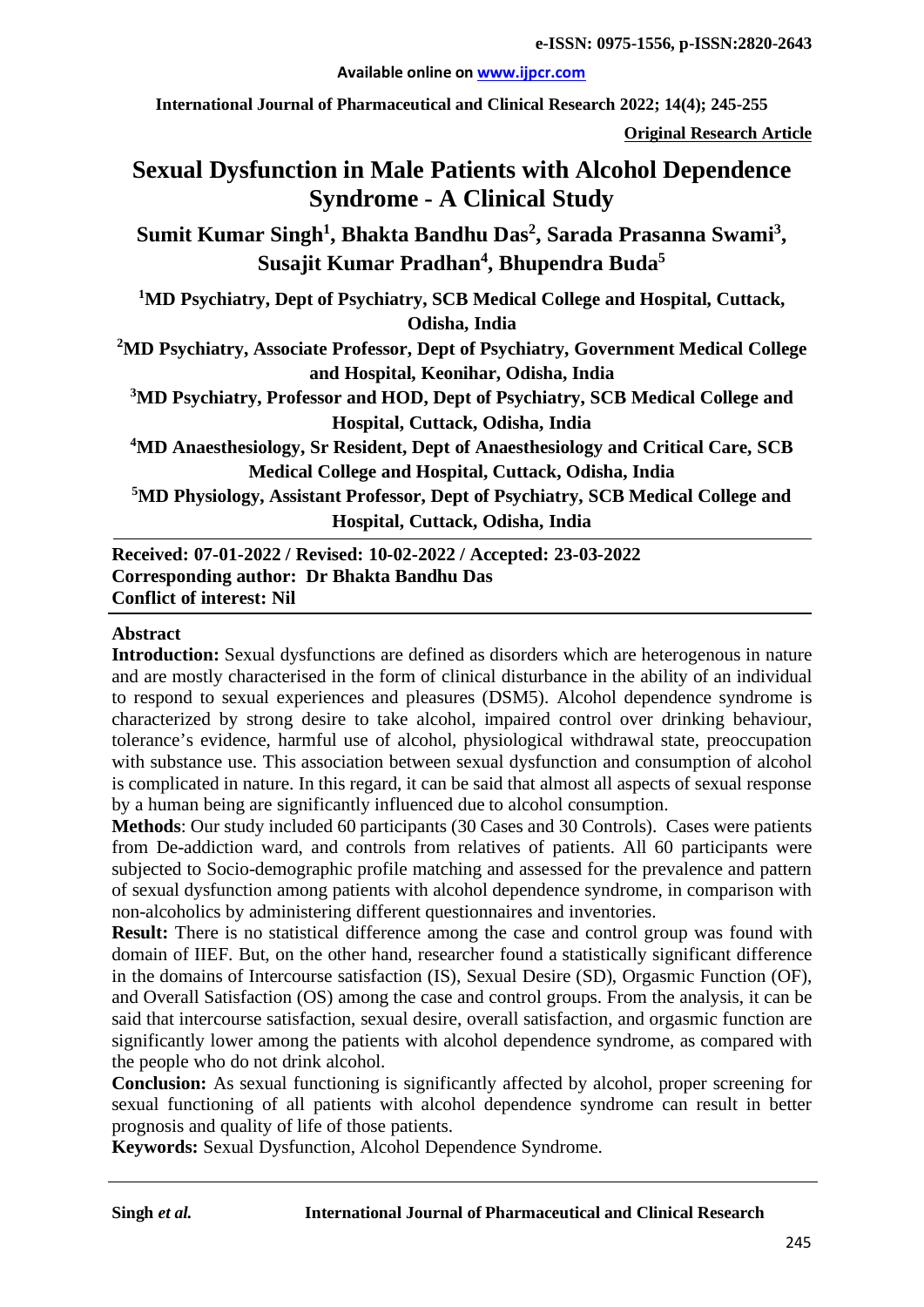This is an Open Access article that uses a fund-ing model which does not charge readers or their institutions for access and distributed under the terms of the Creative Commons Attribution License (http://creativecommons.org/licenses/by/4.0) and the Budapest Open Access Initiative (http://www.budapestopenaccessinitiative.org/read), which permit unrestricted use, distribution, and reproduction in any medium, provided original work is properly credited.

#### **Introduction**

Sexual dysfunctions are heterogeneous group of problems that are regularly portrayed by a clinically critical aggravation in an individual's capacity to react sexually or to experience sexual pleasures (DSM 5). ICD 10 characterizes sexual dysfunction as when the subject cannot participate in a sexual relationship as the person in question ought to wish[1]. Sexual capacity includes a complicated interactions among biological, socio-social and mental variables. A sexual dysfunction finding requires precluding issues that are better clarified by a nonsexual mental problem, by the impact of a substance, by an ailment, by extreme relationship trouble, accomplice viciousness or different stressors. Almost all the substances affect in one way, or another sexual functioning of a person and alcohol has been frequently associated with it.

One of the widely studied and researched as well as a common illness among all the psychiatric disorders is that of alcohol dependence. Strong desire to consume alcohol is one of the characteristics of this illness, along with impaired control with regards to drinking. Other commonly known characteristics are substance use, harmful use of alcohol and physiological withdrawal state[1].

There is a complicated relationship between sexual dysfunction and alcohol consumption. It can have a negative impact on all aspects of human sexual response. For instance, there is a decline in the desire for sex, further, sexual performance is characterised as premature ejaculation and lack of erection, along with overall dissatisfaction [2]. Due to consumption of alcohol, alteration of HPG axis function, neuro-toxic effects and many more[3].

One of the key factors that lead to sexual dysfunction is chronic alcohol abuse.

Interpersonal issues between the partners and significant distress are some of the commonly found problems and issues among such individuals. It is because of this very reason; such individuals end up being stuck in an endless loop of sexual dysfunction and alcohol abuse. In addition to this, changes in sexual capacity are also one of the outcomes of chronic alcohol abuse. These issues tend to persist even when alcohol has been totally taken out from the framework. It has been observed that reversible vagal neuropathy could be one of the reasons for sexual dysfunction, and restraint can be helpful in reversing the issue of sexual dysfunction.

Many of the past studies have focused on identifying the various physical and mental issues because of alcohol consumption. However, very few investigations have focused on evaluating the impact of alcohol on sexual functioning. The current study aimed to fill this gap. Furthermore, the studies that have assessed the impacts of alcohol consumption mainly focused on aspects like erectile dysfunction but did not focus on assessing other aspects of sexual dysfunction. Therefore, the current study focused on evaluating different aspects of sexual dysfunction in alcoholic patients and compared the results with that of nonalcoholics. By using these results, doctors and medical experts can determine ways to reduce such issues and increase the personal satisfaction.

#### **Hypothesis**

Prevalence of sexual dysfunction is higher among the persons with alcohol dependence compared to non alcoholics

#### **Aim and Objective**

• To assess the prevalence and pattern of sexual dysfunction among patients with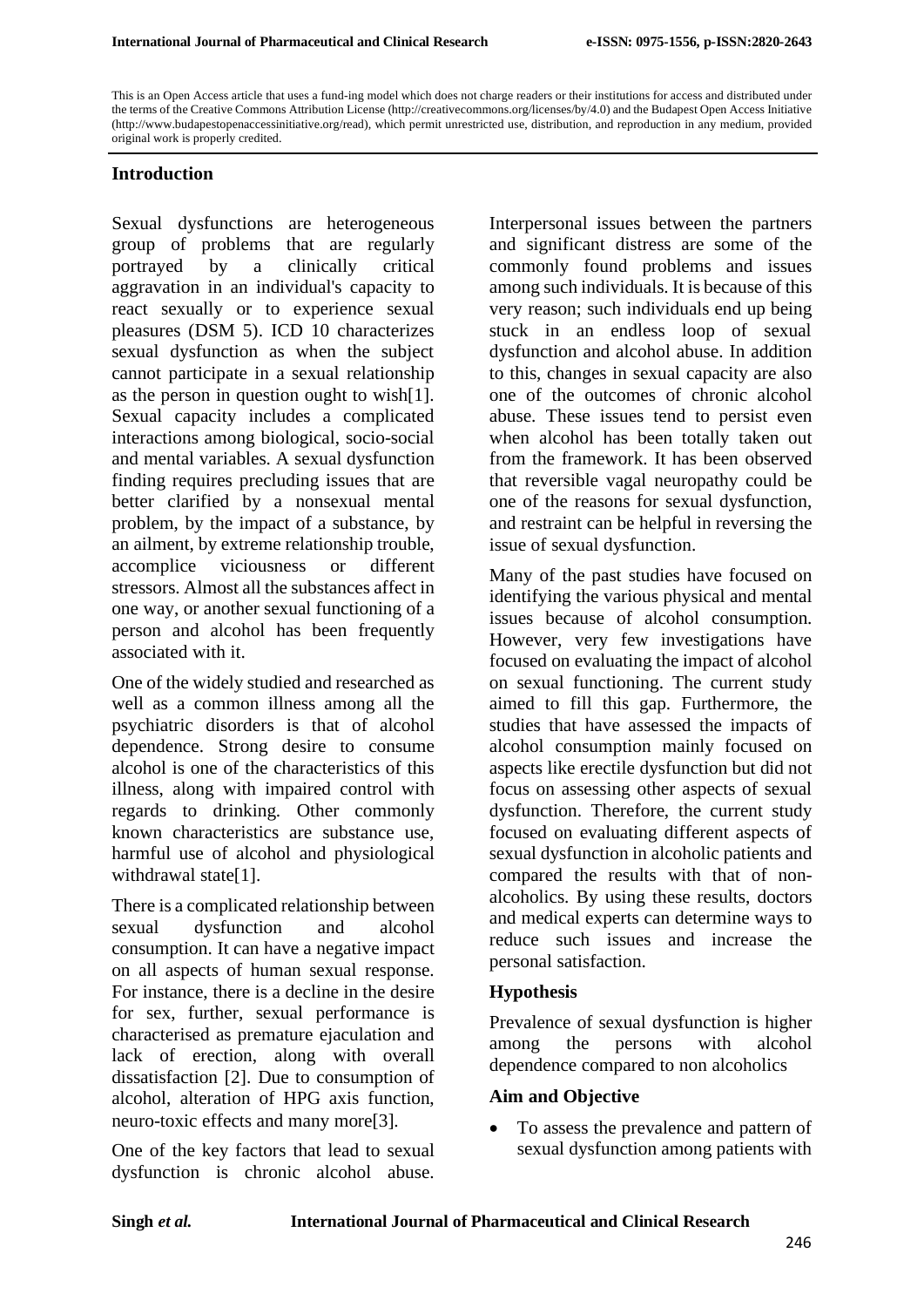alcohol dependence syndrome, in comparison with non alcoholics.

• To assess the pattern of sexual dysfunction in relation to duration of alcohol consumption.

## **Material and Methods**

**Study Design**: It was a mono-centric, cross sectional case control study.

**Study Approval:** The study was approved by the Institutional Ethical Committee of the Mental Health Institute, MHI, S.C.B Medical College and Hospital, Cuttack, Odisha. Informed written consent was mandatorily obtained from the participants before participating in the study.

**Study Place:** The study was conducted in only one center i.e., Department of Psychiatry, Mental Health Institute, MHI, S.C.B Medical College and Hospital, Cuttack, Odisha.

**Study Duration:** September 2018 to August 2019.

**Sample Size:** A total of 60 participants were included in this study. Study Group or Case Group consisted of 30 cases from patients admitted for De-addiction treatment Department of Psychiatry, Mental Health Institute, MHI, S.C.B Medical College and Hospital, Cuttack and Control Group consisted of 30 participants from relatives of patients admitted in both Psychiatry and De-addiction ward.

#### **Inclusion Criteria**

Patients between age group of 18-50 years (Male)

- Patient meeting the criteria for Alcohol Dependence Syndrome as per ICD-10
- People who are not taking alcohol from last one year and not having evidence of alcohol dependence before chosen as control for control group.

## **Exclusion Criteria**

- Patients with previous history of clinical ailment and mental sickness or history of mental impediment and dementia.
- Substance use other than alcohol for cases and any substance use for controls.
- Chronic drug history and consumption. Some of these issue cause sexual disorder like antipsychotics, antipsychotics, antidepressants, anti-hypertensive, steroids, and others.

#### **Study Procedure:**

Informed written consent was obtained from all the 60 participants (30 Cases and 30 Controls). All 30 Cases were needed to fulfill criteria for Alcohol Dependence Syndrome in ICD-10 Research Diagnostic Criteria (WHO). Socio-demographic profile of all 60 subjects was recorded in the semi-structured proforma. Alcohol use disorders and various domains of sexual dysfunctions were identified by administering different questionnaires and inventories. (Figure 1)

## **Instruments Used:**

• Proforma for socio-demographic data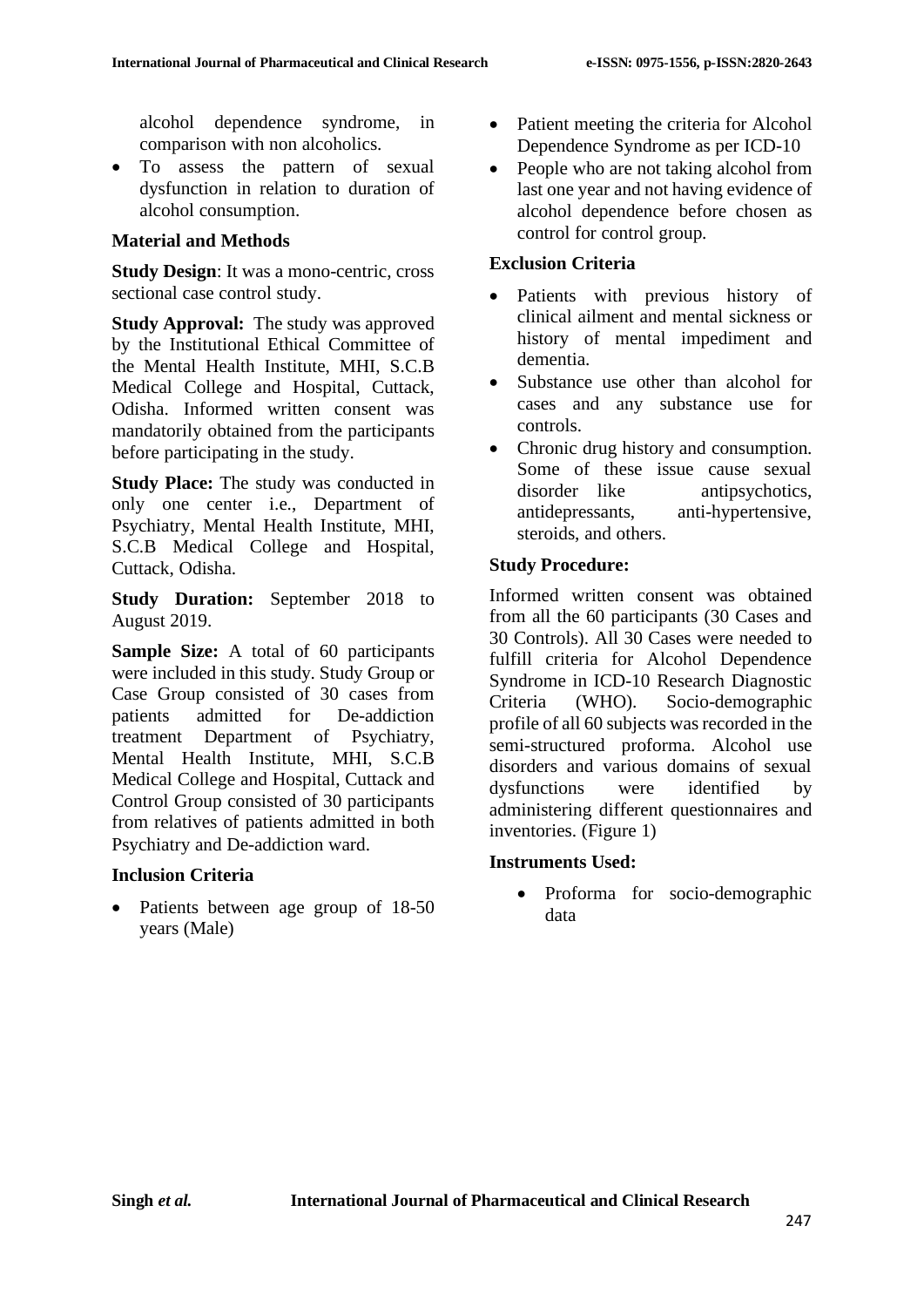

**Figure 1: Schematic representation of Study Procedure**

- **Socio-Economic Scale (S. E. Gupat and B.P. Sethi 1978, Kuppusamy 1961)**:- This scale was devised by Kuppuswamy and consists of composite score, which includes the education and occupation of head of the family along with income per month of the family, which yields a score of 3-29. This scale classifies the study population into 5 SES: upper, upper middle, lower middle, upper lower, lower.
- **Alcohol Use Disorders Identification Test (AUDIT)**: - The AUDIT (Babor et al. 2001) [4] focused on evaluating three key domains included in the ICD-10 for disorders related to alcohol use. They are harmful drinking, alcohol dependence and hazardous drinking. Further the ten-item core self-report or clinician-administered covered three different areas of drinking, they are as follows:
	- $\triangleright$  Quality and frequency of alcohol use which indicates hazardous use of alcohol (item 1-3)
	- $\triangleright$  Indicators of dependence (items 4-6)
	- $\triangleright$  Adverse consequences suggesting harmful use (items 7-10). The items were scored on 004 scale (0 being 'never' and 4 being 'daily or almost

daily) for most of the items added together; and the total score ranged from 0-40.

- **International Index of Eretile Functioning (IIEF)[5]**:- It is a 15 item selfreport inventory which was designed with the purpose of providing brief, valid and reliable measure of erectile function and capacity[5]. Erectile function, Sexual desire, Orgasmic function, Overall satisfaction and Intercourse satisfaction are the five key domains for measuring IIEF. Different screening studies<sup>5</sup> focusing on erectile dysfunction by using Erectile Function domain determined a score of 25 as cut-off for erectile dysfunction. Here specificity came out to be 0.88 and sensitivity was 0.97.
- **Premature Ejaculation Diagnostic Tool (PEDT)[6]**:- It is a commonly used and accepted tool that was developed with the objective of standardizing the diagnosis of premature ejaculation in research studies. One of the main purposes of the tool was find out the main constituents of DSM IV-TR, including the likes of frequency, distress, control, interpersonal difficulties, and minimal sexual stimulation. Cut-off score for premature ejaculation was set to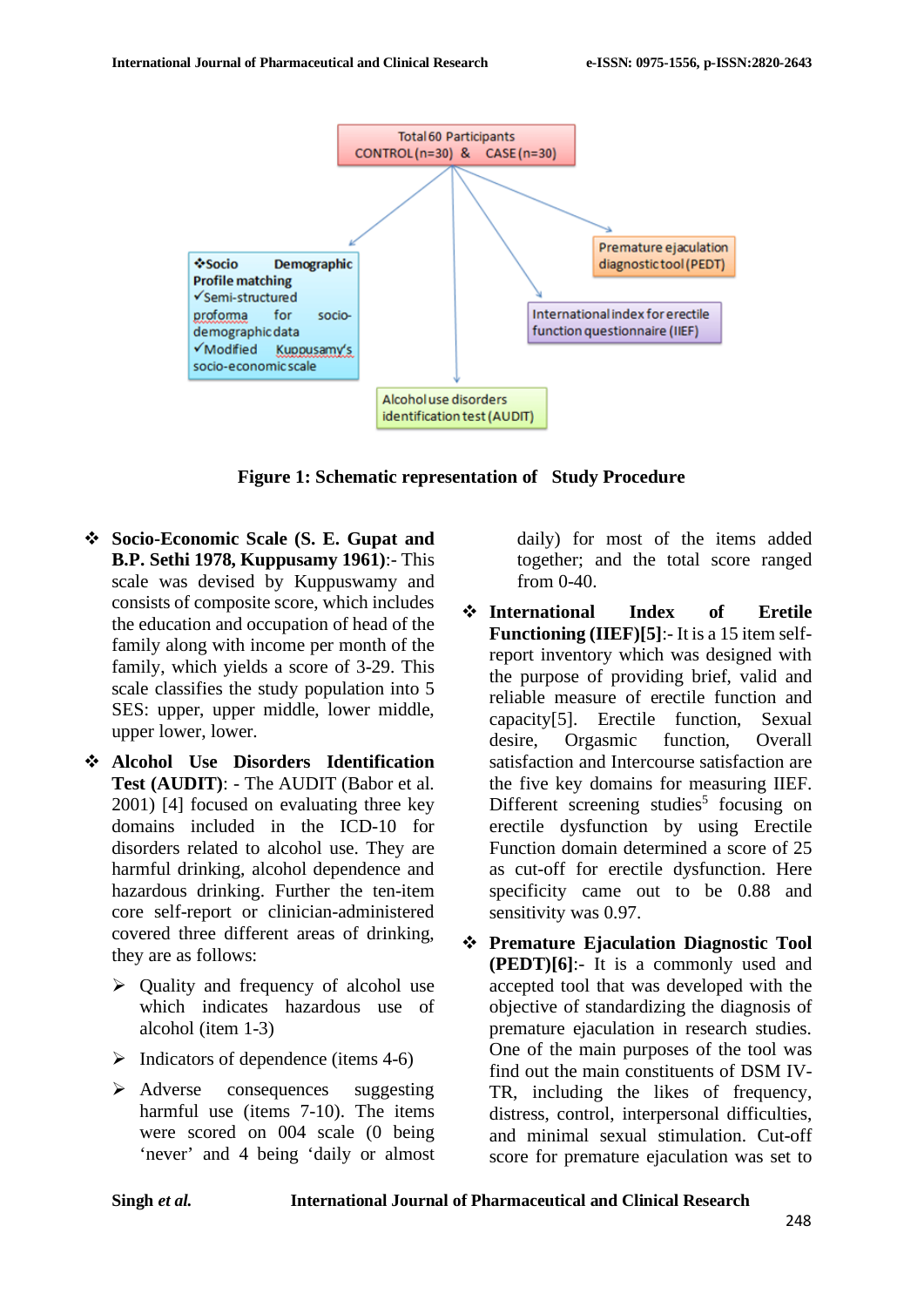be 11; and therefore, any score above the cut-off point was interpreted as definite PE, while scores of nine and ten were termed as borderline PE. Scores of eight and below showed low likelihood of PE [7] among the patients.

**Statistical Analysis:** Participants from the two groups were matched with regards to their socio-demographic profiles. This was done to identify the confusing variables by

using the chi-square and t-tests. Results of the two groups were compared to identify the prevalence of sexual dysfunction among the participants with respect to their dependence on alcohol by using respective tests of significance. SPSS software (version 20) was used to perform the statistical analysis, while p-values less than  $0.05$  (p<0.5) was termed as being statistically significant.

## **Result & Analysis**

| S. No.         | <b>Variables</b>      |    | Case $(=30)$  |                | Control $(N=30)$<br><b>Statistical</b> |                |
|----------------|-----------------------|----|---------------|----------------|----------------------------------------|----------------|
|                |                       | N  | $\frac{0}{0}$ | N              | $\frac{0}{0}$                          | results        |
|                | Age                   |    |               |                |                                        |                |
| 1              | Below 32              | 6  | 20            | $\overline{7}$ | 23.3                                   | $X^2 - 0.0185$ |
|                | 32-42                 | 18 | 60            | 17             | 56.7                                   | $df - 2$       |
|                | 43 and above          | 6  | 20            | 6              | 20                                     |                |
|                | <b>Education</b>      |    |               |                |                                        |                |
| $\overline{2}$ | Below primary         | 17 | 73.3          | 18             | 60                                     | $X^2 - 0.069$  |
|                | High school and above | 13 | 26.7          | 12             | 40                                     |                |
|                | Locality              |    |               |                |                                        |                |
| 3              | Urban                 | 22 | 73.3          | 15             | 50                                     | $X^2 - 3.455$  |
|                | Rural                 | 8  | 26.7          | 15             | 50                                     |                |
|                | Occupation            |    |               |                |                                        |                |
| 4              | Semiskilled           | 8  | 26.7          | 10             | 33.3                                   | $X^2 - 01.783$ |
|                | <b>Skilled</b>        | 14 | 46.7          | 9              | 30                                     | $df - 2$       |
|                | <b>Business</b>       | 8  | 26.7          | 11             | 36.7                                   |                |
|                | <b>Income</b>         |    |               |                |                                        |                |
| 5              | Below 5000            | 5  | 16.7          | 5              | 16.7                                   | $X^2 - 0.095$  |
|                | 5000-10000            | 18 | 60            | 17             | 56.7                                   | $df - 2$       |
|                | <b>Above 10000</b>    | 7  | 23.3          | 8              | 26.7                                   |                |
|                | <b>Religion</b>       |    |               |                |                                        |                |
| 6              | Hindu                 | 26 | 86.7          | 27             | 90                                     | $X^2 - 0.162$  |
|                | Non Hindu             | 4  | 13.3          | 3              | 10                                     |                |

**Table 1: Table Showing Socio-Demographic Profile of Cases and Controls**

**\*P < 0.05**

Socio-Demographic profiles of the Case and Control Groups were matched for age, education, locality, occupation, income and religion (Table-1). There was no statistically significant difference between the Case and Control Groups with regard to Socio-Demographic profile matching.

| <b>S. No.</b> | <b>Prevalence</b>                | Case (%) | Control $(\% )$ |
|---------------|----------------------------------|----------|-----------------|
|               | At least one sexual dysfunction  | 76.6     | 36.6            |
|               | More than one sexual dysfunction |          | 23.3            |

**Table 2: Sexual dysfunction**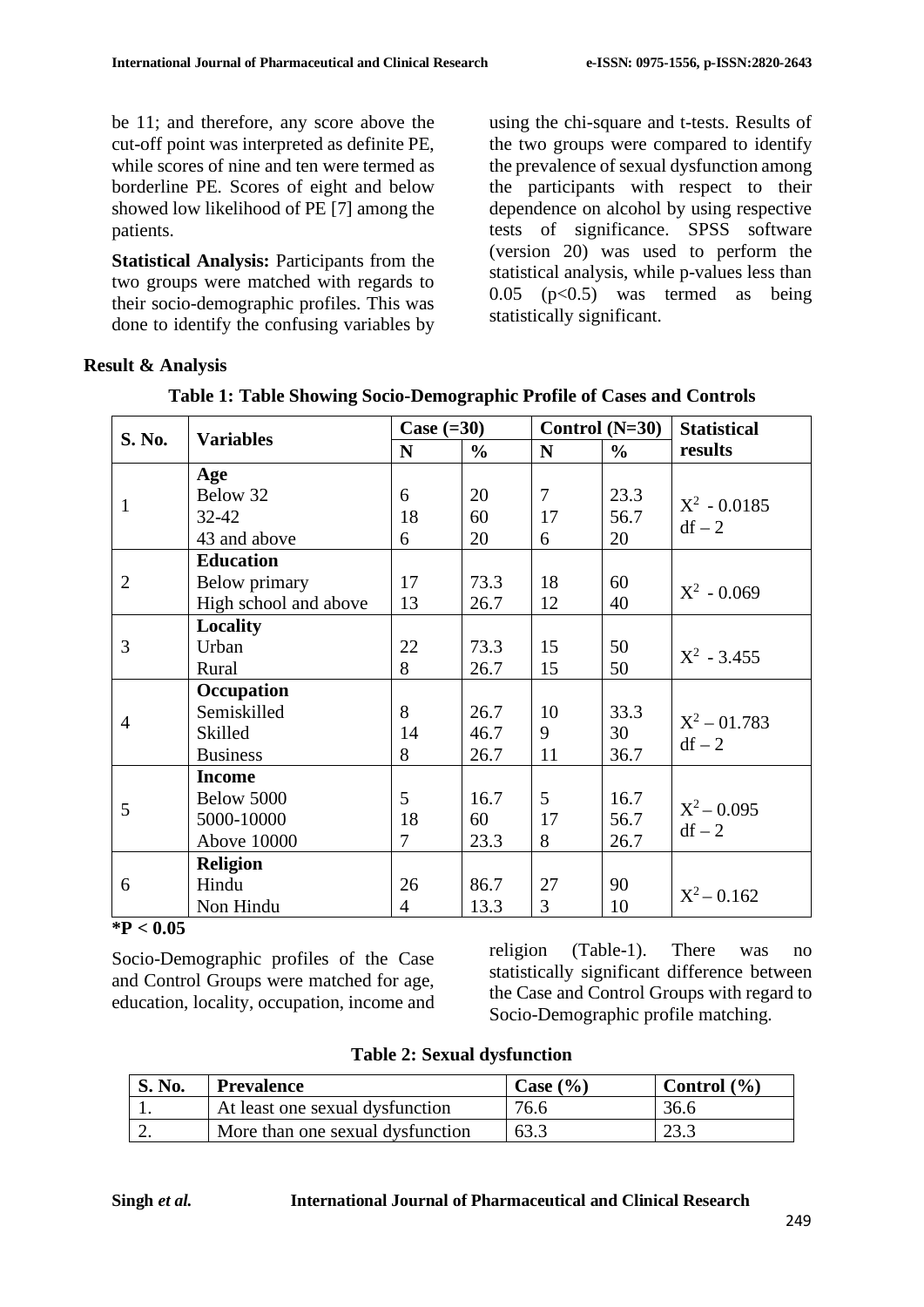The current study determined occurrence of at least one sexual dysfunction among case (76.6%) which is higher than that of control (36.6%). Furthermore, occurrence of more

than one sexual dysfunction in case (63.3%) came out to be higher than that of control (23.3%). [Table 2 and Figure 2].



# **Figure 2: Sexual dysfunction case control**

| S.<br><b>Variables</b><br>No. |                 |                | Case<br>$(N=30)$ |               | <b>Control</b><br>$(N=30)$ |               | <b>Statistical</b><br>results |  |
|-------------------------------|-----------------|----------------|------------------|---------------|----------------------------|---------------|-------------------------------|--|
|                               |                 |                | N                | $\frac{6}{6}$ | N                          | $\frac{0}{0}$ |                               |  |
|                               | <b>IIEF: EF</b> | Dysfunction    | 12               | 40            | 6                          | 20            | $X^2 = 2.857$                 |  |
|                               |                 | No dysfunction | 18               | 60            | 24                         | 80            | $df = 1$                      |  |
| 2                             | <b>IIEF: IS</b> | Dysfunction    | 19               | 63.3          | 5                          | 16.7          | $X^2=13.611*$                 |  |
|                               |                 | No Dysfunction | 11               | 36.7          | 25                         | 83.3          | $df = 1$                      |  |
| 3                             | IIEF:           | Dysfunction    | 9                | 30            | $\overline{2}$             | 6.7           | $X^2 = 5.455*$                |  |
|                               | <b>OF</b>       | No Dysfunction | 21               | 70            | 28                         | 93.3          | $df = 1$                      |  |
|                               | IIEF:           | Dysfunction    | 13               | 43.3          | $\overline{2}$             | 6.7           | $X^2=10.756*$                 |  |
| $\overline{4}$                | <b>SD</b>       | No Dysfunction | 17               | 56.7          | 28                         | 93.3          | $df = 1$                      |  |
|                               | IIEF:           | Dysfunction    | 15               | 50            | 5                          | 16.7          | $X^2 = 7.500*$                |  |
| 5                             | <b>OS</b>       | No Dysfunction | 15               | 50            | 25                         | 833           | $df = 1$                      |  |
|                               | <b>PEDT</b>     | Present        | 11               | 36.7          | 8                          | 26.7          | $X^2 = 0.693$                 |  |
| 6                             |                 | Absent         | 19               | 63.3          | 22                         | 73.3          | $df - 1$                      |  |

## **Table 3: Sexual Dysfunctions in different Domains**

From table 3 it can be seen that a comparison of the five main domains for measuring IIEF was carried out among the case and control group. There is no statistical difference among the case and control group was found with domain of IIEF. But, on the other hand, researcher found a statistically significant difference in the domains of Intercourse satisfaction (IS), Sexual Desire (SD), Orgasmic Function (OF), and Overall Satisfaction (OS) among the case and control groups. As per table 3, no vast difference between case (63.3%) and control (73.5%) can be found with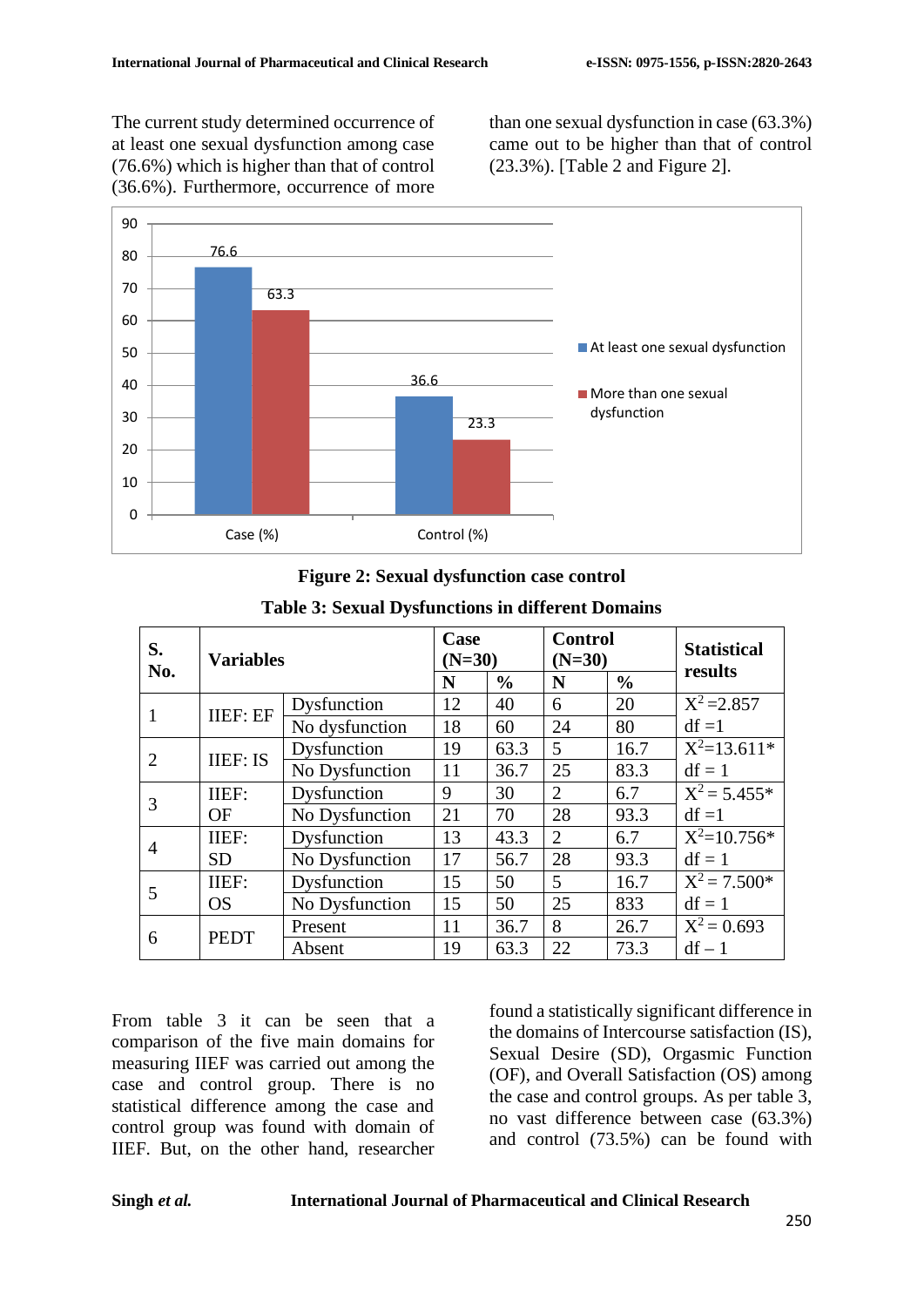regards to premature ejaculation. In addition, researcher did not find any significant difference.

| Table 4: Comparison of Sexual Dysfunction in various Domains between Case and |  |
|-------------------------------------------------------------------------------|--|
| <b>Control</b>                                                                |  |

| <b>S. No.</b>  | <b>Variables</b>      | <b>Control</b><br>Case $(N=30)$<br>$(N=30)$ |           |             | $-t^z$<br><b>Value</b> |           |
|----------------|-----------------------|---------------------------------------------|-----------|-------------|------------------------|-----------|
|                |                       | <b>Mean</b>                                 | <b>SD</b> | <b>Mean</b> | <b>SD</b>              |           |
|                | <b>IIEF: EF</b>       | 24.17                                       | 6.35      | 26.53       | 4.46                   | $-1.644$  |
| 2              | <b>IIEF: IS</b>       | 10.40                                       | 3.11      | 13.13       | 2.04                   | $-4.018*$ |
| 3              | <b>IIEF: OF</b>       | 8.40                                        | 2.19      | 9.83        | 0.53                   | $-3.483*$ |
| $\overline{4}$ | <b>IIEF: SD</b>       | 8.33                                        | 1.62      | 9.43        | 1.04                   | $-3.122*$ |
| 5              | IIEF: OS              | 7.70                                        | 2.27      | 9.17        | 1.39                   | $-3.011*$ |
| 6              | Premature ejaculation | 6.63                                        | 5.95      | 4.45        | 3.04                   | 1.802     |

On the basis of findings of the Table-4, it can be said that intercourse satisfaction, sexual desire, overall satisfaction, and orgasmic function are significantly lower

among the patients with alcohol dependence syndrome, as compared with the people who do not drink alcohol

| Table 5: Audit score among cases |  |  |  |  |
|----------------------------------|--|--|--|--|
|----------------------------------|--|--|--|--|

| S. No. | <b>VARIABLE</b>                    |                          |                                | <b>AUDIT</b><br><b>SCORE</b> |
|--------|------------------------------------|--------------------------|--------------------------------|------------------------------|
|        |                                    |                          | Mean                           | 30.92                        |
| 1.     |                                    | DYSFUNCTION (n=12)       | <b>SD</b>                      | 4.11                         |
|        | <b>ERECTILE</b><br><b>FUNCTION</b> |                          | Mean                           | 28.06                        |
|        |                                    | NON-DYSFUNCTION $(n=18)$ | <b>SD</b>                      | 4.58                         |
|        |                                    | t' VALUE                 |                                | $-1.702$                     |
|        |                                    | DYSFUNCTION (n=19)       | Mean                           | 30.68                        |
|        | <b>INTERCOURSE</b>                 |                          | <b>SD</b><br>Mean<br><b>SD</b> | 3.84                         |
| 2.     | <b>SATISFACTION</b>                | NON-DYSFUNCTION $(n=11)$ |                                | 26.64                        |
|        |                                    |                          |                                | 4.98                         |
|        |                                    | t' VALUE                 |                                | $2.492*$                     |
|        |                                    | DYSFUNCTION (n=9)        | Mean                           | 30.89                        |
|        | <b>ORGASMIC</b>                    |                          | <b>SD</b>                      | 4.86                         |
| 3.     | <b>FUNCTION</b>                    | NON-DYSFUNCTION (n=21)   | Mean                           | 28.48                        |
|        |                                    |                          | <b>SD</b>                      | 4.49                         |
|        |                                    | t' VALUE                 |                                |                              |
|        |                                    | DYSFUNCTION (n=12)       | Mean                           | 32.23                        |
|        | <b>SEXUAL</b>                      |                          | <b>SD</b>                      | 3.37                         |
| 4.     | <b>DESIRE</b>                      | NON-DYSFUNCTION $(n=18)$ | Mean                           | 26.88                        |
|        |                                    |                          | <b>SD</b>                      | 4.19                         |
|        |                                    | t' VALUE                 |                                | $-3.757*$                    |
|        | <b>OVERALL</b>                     | DYSFUNCTION $(n=15)$     | Mean                           | 29.67                        |
| 5.     | <b>SATISFACTION</b>                |                          | <b>SD</b>                      | 4.68                         |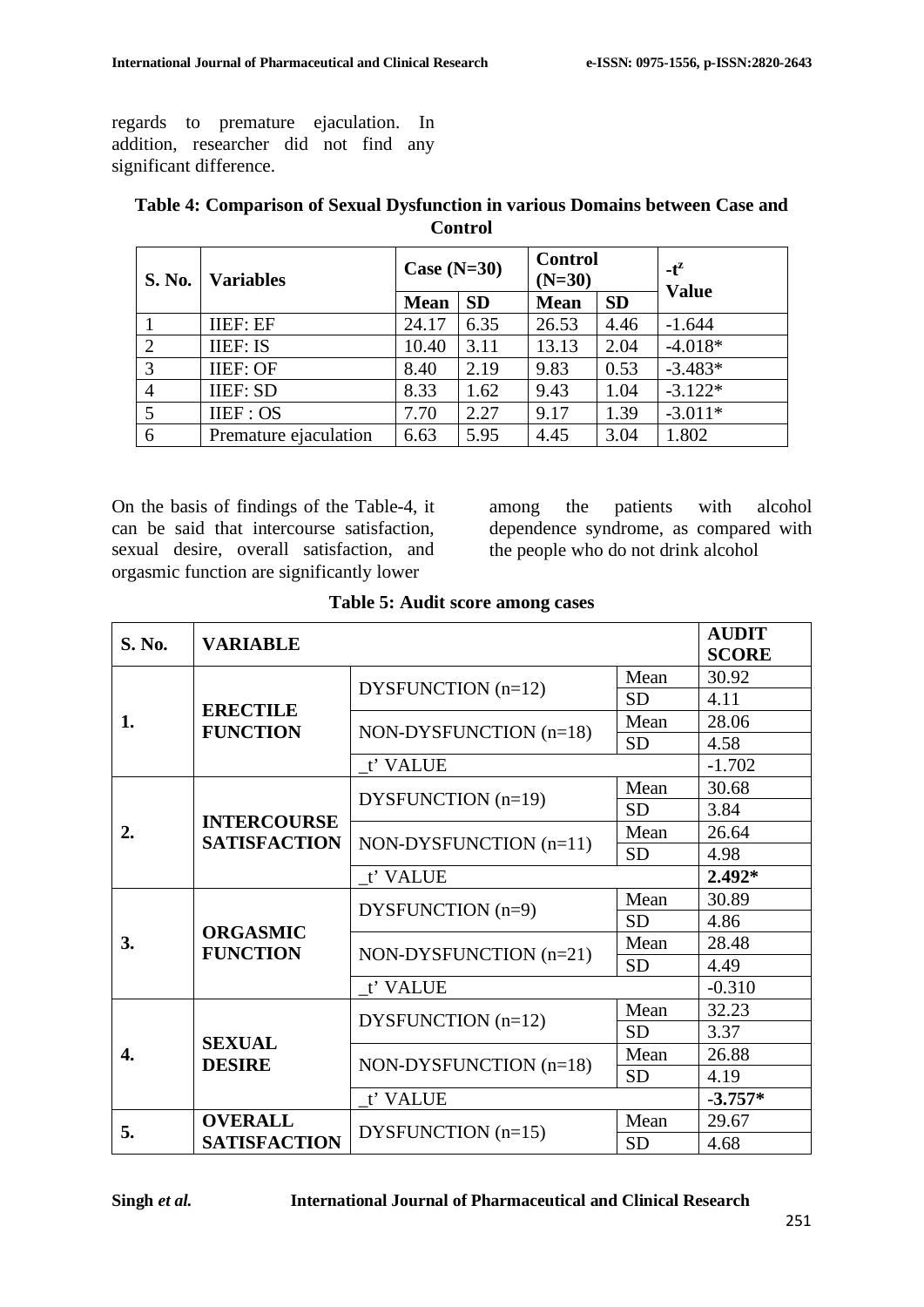|    |                    | NON-DYSFUNCTION $(n=15)$ | Mean      | 28.73    |
|----|--------------------|--------------------------|-----------|----------|
|    |                    |                          | <b>SD</b> | 4.62     |
|    |                    | t' VALUE                 |           | $-0.542$ |
|    |                    |                          | Mean      | 30.91    |
|    | <b>PREMATURE</b>   | PRESENT $(n=11)$         | <b>SD</b> | 4.68     |
| 6. | <b>EJACULATION</b> |                          | Mean      | 28.21    |
|    |                    | $ABSENT(n=18)$           | <b>SD</b> | 4.47     |
|    |                    | t' VALUE                 |           | 1.568    |

**\*P < 0.05**

| Table 6: Table Showing Correlation Matrix for The Selected Subject Variable |  |
|-----------------------------------------------------------------------------|--|
|-----------------------------------------------------------------------------|--|

| <b>VARIABLES</b> | DURATION OF ALCOHOL CONSUMPTION |
|------------------|---------------------------------|
| <b>IIEF: EF</b>  | $-0.011$                        |
| <b>IIEF: IS</b>  | $-0.164$                        |
| <b>IIEF: OF</b>  | 0.072                           |
| <b>IIEF: SD</b>  | $-0.287$                        |
| <b>IIEF: OS</b>  | $-0.02$                         |
| <b>PEDT</b>      | 0.052                           |

A negative association between erectile function, sexual desire, overall satisfaction, and intercourse satisfaction domains of IIEF and duration of alcohol consumption was observed  $[r = -0.011, -0.287, -0.02,$  and -0.164, respectively]. This means an increase in the scores of sexual desire and intercourse satisfaction can be observed with the duration of alcohol consumption. while scores of overall satisfactions tend to decrease. On this basis, it can be said that if the duration of alcohol consumption is having no significant difference. (Tables 5 and 6).

The study further revealed a positive relationship between orgasmic function domains of IIEF, PEDT and duration of alcohol consumption  $[r = 0.052$  and 0.072, respectively]. Therefore, the scores of premature ejaculation and orgasmic function also increases. (Table 6).

During the study, it was determined that there is a positive relationship between alcohol consumption duration and orgasmic function domains of IIEF and PEDT, with r  $= 0.072$ ,  $r=0.052$  respectively. This indicates that with an increase in the consumption of alcohol, orgasmic function and premature ejaculation also increases. Further, with an increase in the duration of alcohol consumption, the orgasmic dysfunction will increase along with premature ejaculation. As per Table 6, there was no significant relationship found.

## **Discussion**

Even though there have been several international studies, but there is a significant dearth of Indian studies that have focused on linking sexual dysfunction and consumption of alcohol. Even more, there are very few Indian studies that have compared sexual dysfunction and alcohol consumption with that of non-alcoholics. In addition, those Indian studies that have focused on the said topic have only emphasised on erectile function only. Therefore, there has been a lack of Indian studies focusing on other aspects of sexual functioning such as sexual satisfaction, sexual desire, orgasmic function, and ejaculation function. In the current study, samples in the control and case groups were well-matched in all the aspects of their socio-demographic profiles.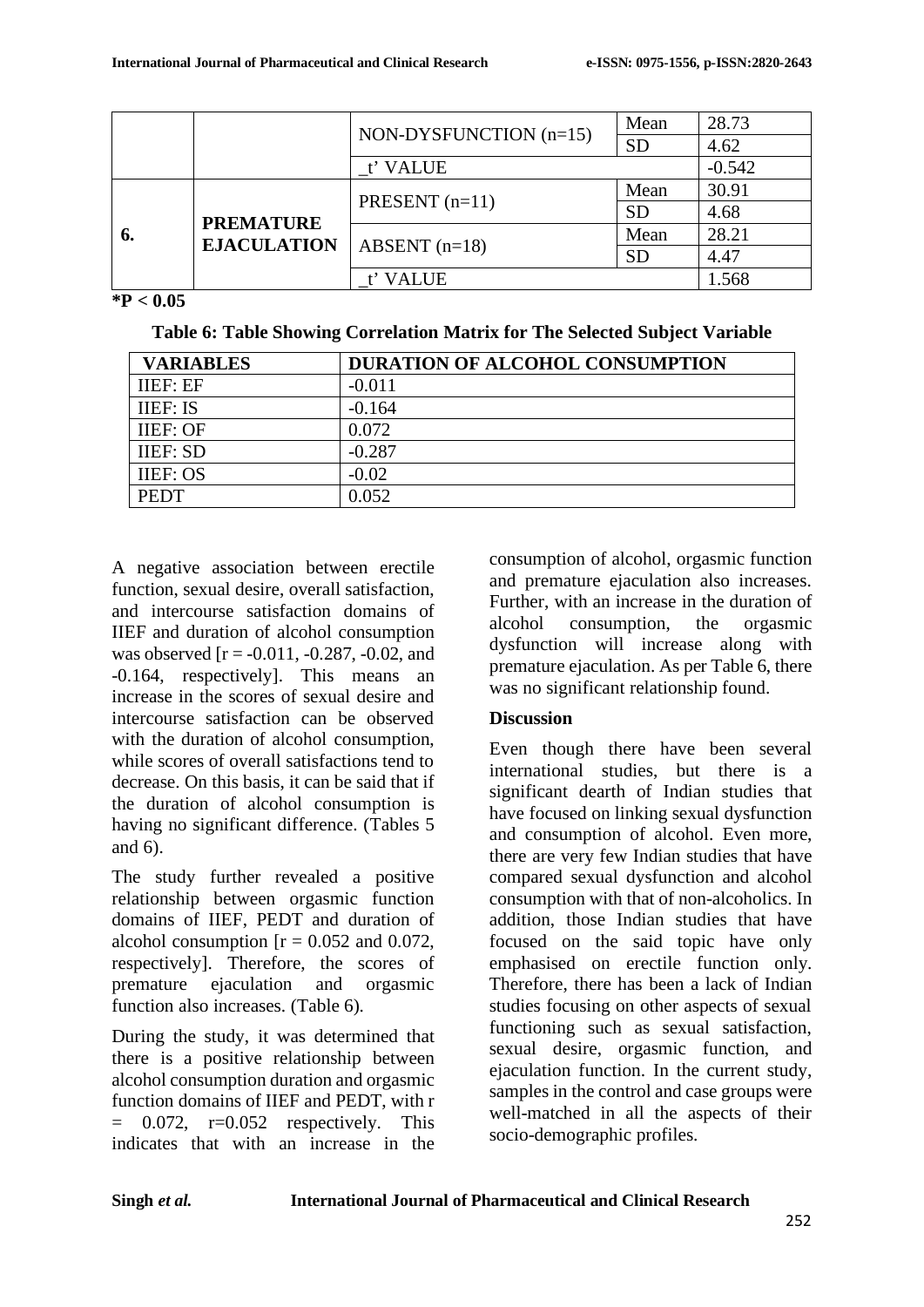During the current study, it was found that more than 75% of participants dependent on alcohol and have a kind of sexual disorder. It was considered higher in the results obtained in the control group, only 36%. Results of Jenson et al (1984) [8], were similar to that of the current study. They found control (10%) patients with dysfunction. Both Bijil Simon et al (2007) [9] and Vijayasenan (1981) [10]respectively found that 72% and 71% alcoholics had occurrence of one type of disorder due to high consumption of alcohol, which is also similar to that of the current results.

The current findings can be compared with the results of Fahrner (1987) [11] who also found that there is prevalence of sexual dysfunction in at least 75% of the alcoholics. Similarly, Mandel et al (1983) [12] found 83% occurrence of sexual discomfort, which is a little higher than results of the current findings. This indicates that alcohol abuse is a little more than that of the current study. On basis of these findings, it can be said that alcoholics have a higher chance of having at least one sexual dysfunction than compared to that of the non-alcoholics.

The current study further determined that occurrence of sexual discomfort in the same individual is 62% among alcoholics and 24% in non-alcoholics, indicating the alcohol addicted people have some type of sexual dysfunction than that of nonalcoholics. This result can be compared with the findings of Bijil Simon et all (2007)[9]. The authors found that 49% alcoholics have more than one sexual dysfunction, while Fahrner (1984)[11] found that 44% have two or more types of sexual disorder.

One of the common sexual dysfunctions found in the current study among the alcoholics is sexual dissatisfaction (62%). Orgasmic dysfunction was found to be among the least common sexual issue found in the study of Bijil Simon et al (2007)[9].

Premature ejaculation (27%) is a commonly found sexual dysfunction among nonalcoholics, as found in the current study while assessing the research work of Carson et al (2006) [13]. The authors found that premature ejaculation is one of the most common sexual dysfunctions in the world and is found among majority of the people. On the other hand, the least common sexual dysfunction in the world among non-alcoholics was found to be sexual desire and organismic dysfunction (7% each).

During the current study, while comparing the issue of erectile dysfunction among alcoholics and non-alcoholics, it was observed that occurrence of dysfunction is higher among alcoholics (40%) than the control group (20%). These findings are not significantly different than the results of Bijil Simon et al (2007) [9] and Fahrner (1984)[11]. Their results can be compared with findings of the current study. The authors respectively found that the prevalence of erectile dysfunction is 33% and 21%; however, each of their studies did not compare the same with that of the nonalcoholics. Other studies, such as Chen et al (2004) [14] and Verma et al (1998) [15] found variance from 12% to 26% respectively in prevalence of erectile dysfunction in the general population.

The occurrence of alcoholic dysfunction (63%) was higher than that of the control group (17%). It was further found in the study that this difference is statistically significant, indicating that alcohol consumption has an adverse impact on intercourse satisfaction. This result can be compared with the findings of Boer et al (2004) [16] has determine s significant relationship between sexual dissatisfaction and high consumption of alcohol.

According to analysis, the dysfunction was (30% and control group (6.7%). This finding can be compared with that of Boer et al (2004) [16] who determined significant association between orgasmic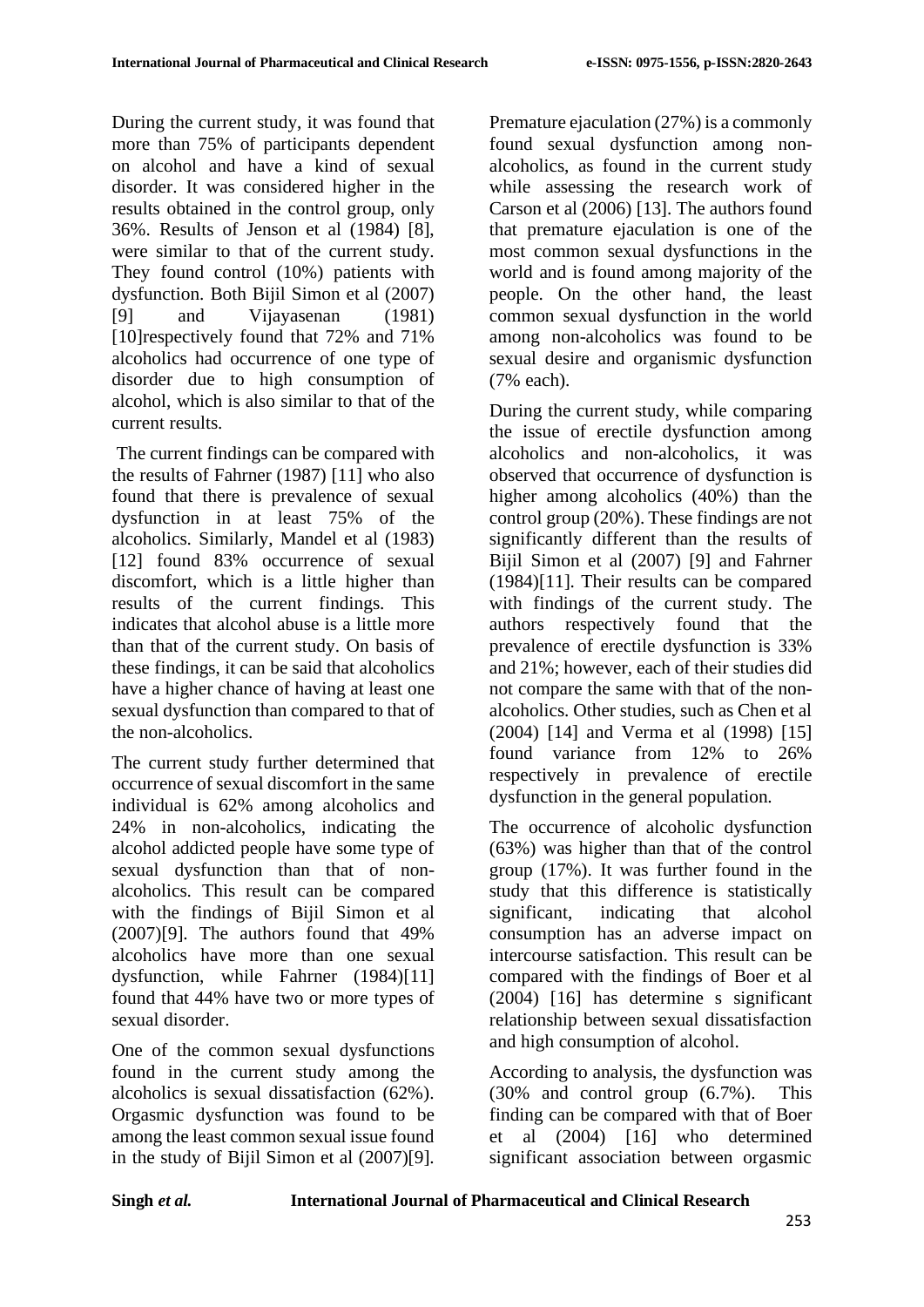function and higher alcohol consumption. As per the current study, there is 43.3% prevalence of reduced sexual desire in alcoholics and 6.7% in the control group.

During the current study, more prevalence of premature ejaculation (36.7%) was found with regards to alcohol dependents than that of the control (26.7%). However, no statistically significant difference was found during the study. These findings are different from the results of Fahrner (1984)[11] and Vijayasenan (1981) [10] as they both found premature ejaculation to be the least reported dysfunction among the patients.

**The International Index of Erectile Function (IIEF)** measures and analyses the functioning of different sexual dysfunction domains. Lower scores of IIEF indicates higher sexual dysfunction. In the current study, the average score of erectile function in alcohol dependents (24.17) was found to be lower than the control (26.53), however, this difference was not statistically significant. Therefore, it can be said that instances of erectile dysfunction are higher in alcoholics than control, but it is not statistically significant. From the analysis it is came out to be significantly lower than that of control (13.13, 9.83, 9.43, and 9.17 respectively).

In **Premature Ejaculation Diagnostic Tool (PEDT)**, indicates that premature ejaculation is higher among alcoholics than control, but this difference is not statistically significant.

**Audit:** Yet no significance is found in experiences. Our survey resembles the disclosures of Rosen et al (2003)[17] who saw that the more essential amount, recurrence and span of drinking were connected with erectile dysfunction.

During the study it was also found that out of all the sexual dysfunction in alcoholics, people had higher AUDIT scores as compared with alcoholics without such sexual dysfunctions. The study further revealed that alcoholics who have orgasmic dysfunction, premature ejaculation, and overall dissatisfaction tend to have higher AUDIT scores than those alcoholics with the relevant sexual dysfunctions. [18]

# **Limitation**

- $\triangleright$  From the analysis the clinic setting, and the quantity of tests was low. So, the current results not comparable to general population.
- $\triangleright$  Estimation of endocrinological factors identified with sexual dysfunctions could give more important information in regard to this review which was impractical in our setting.

## **Conclusion**

On basis of the above findings, it can be concluded that there is higher prevalence of sexual dysfunction in multiple domains among alcoholics than that of control. The most common sexual dysfunction among the alcoholics was found to be intercourse dissatisfaction, while the most common sexual dysfunction in non-alcoholics was premature ejaculation. The study further revealed that intercourse dissatisfaction, orgasmic dysfunction, overall dissatisfaction, and low sexual desire were significantly higher among alcoholics, while no difference in erectile dysfunction and premature ejaculation was observed in the current study. As sexual function is fundamentally influenced by alcohol, legitimate evaluating for sexual function of all the patients with alcohol dependence disorder can bring about better anticipation and personal satisfaction of those patients. Accentuation should be laid upon the historical backdrop of sexual working of a patient with liquor reliance condition, which many on occasion gets disregarded in a bustling OPD.

## **References**

1. ICD-10 classification of mental and behavioural disorders: clinical description and diagnostic guidelines.